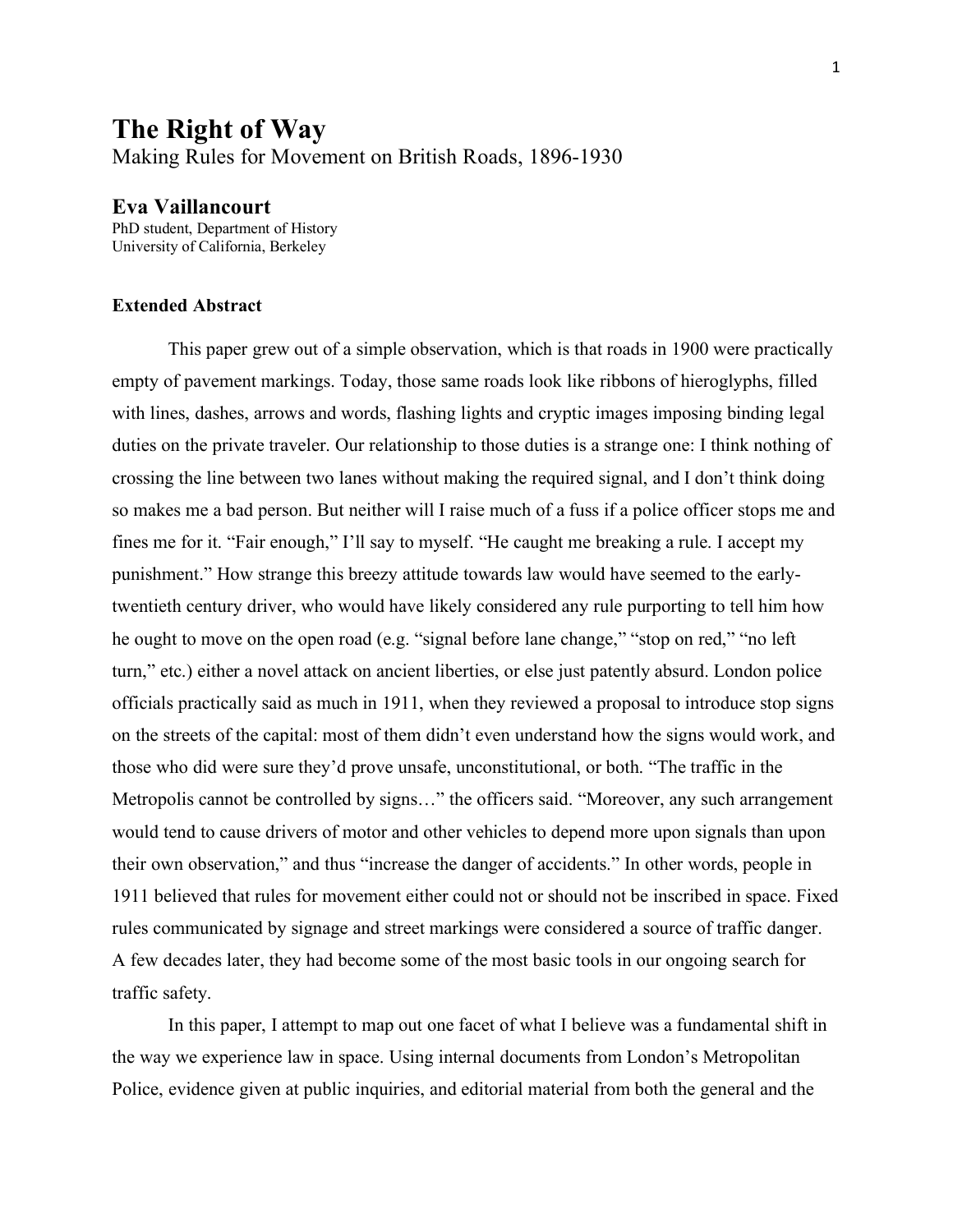"motoring" press, I track the emergence of the modern concept of "right of way" in Britain before 1930. "Right of way," today, is a principle of criminal law which holds that some roadusers have a legal right to proceed along a certain line of direction in the full expectation that other road-users will observe their duty to yield to them. Before the automobile age, though, this same phrase meant precisely the opposite: since the middle ages, "right of way" in Common Law countries had meant the right of all the King's subjects to travel unimpeded and with equal priority on the public highways. No law could require one road-user to give way to another. There were exceptions, but in general, the English government hewed to the principle that the state had no right to control private individuals' movements on public roads unless that movement was obstructing the free movement of others. Even the police officers directing traffic at busy London intersections were, legally speaking, only making suggestions.

All this would change with the rise of automobiles, thanks in large part to heavy lobbying by the wealthy and influential people who drove them. Around 1911, motoring advocates began airing a new interpretation of "right of way." Slow-moving horse, foot, and bicycle traffic, they argued, was obstructing motorists' freedom to travel the King's highway at their "natural speed;" it was therefore incumbent upon the state to remove these impediments to the automobile's "right of way." The motorists proposed new laws which would have required all pedestrians, cyclists, and horse-drawn vehicles to yield at intersections, thus allowing cars to barrel down main thoroughfares without having to watch for cross-traffic. But police officials were quick to reject any proposal that seemed to give one class of traffic priority over the other. Their position wasn't about upholding the ancient "right of way" and its principle of equality, nor was it really about their belief that hard-and-fast traffic rules would make roads less safe. Rather, police in this period simply believed that subjective standards like "dangerous," "reckless," or "wanton" driving were easier to enforce than concrete rules like "stop at the sign," "no U-turn," or even a basic speed limit. In real-life traffic situations, they argued, the difference between the right act and the wrong one depended on an almost infinite number of variables; if the issue were reduced to the simple question of who had followed one particular rule at one particular time, many a murderously bad driver would be able to find shelter in legal technicalities. In order to retain maximum room for maneuver, then, British police consistently declined to endorse concrete traffic rules for the next decade or so.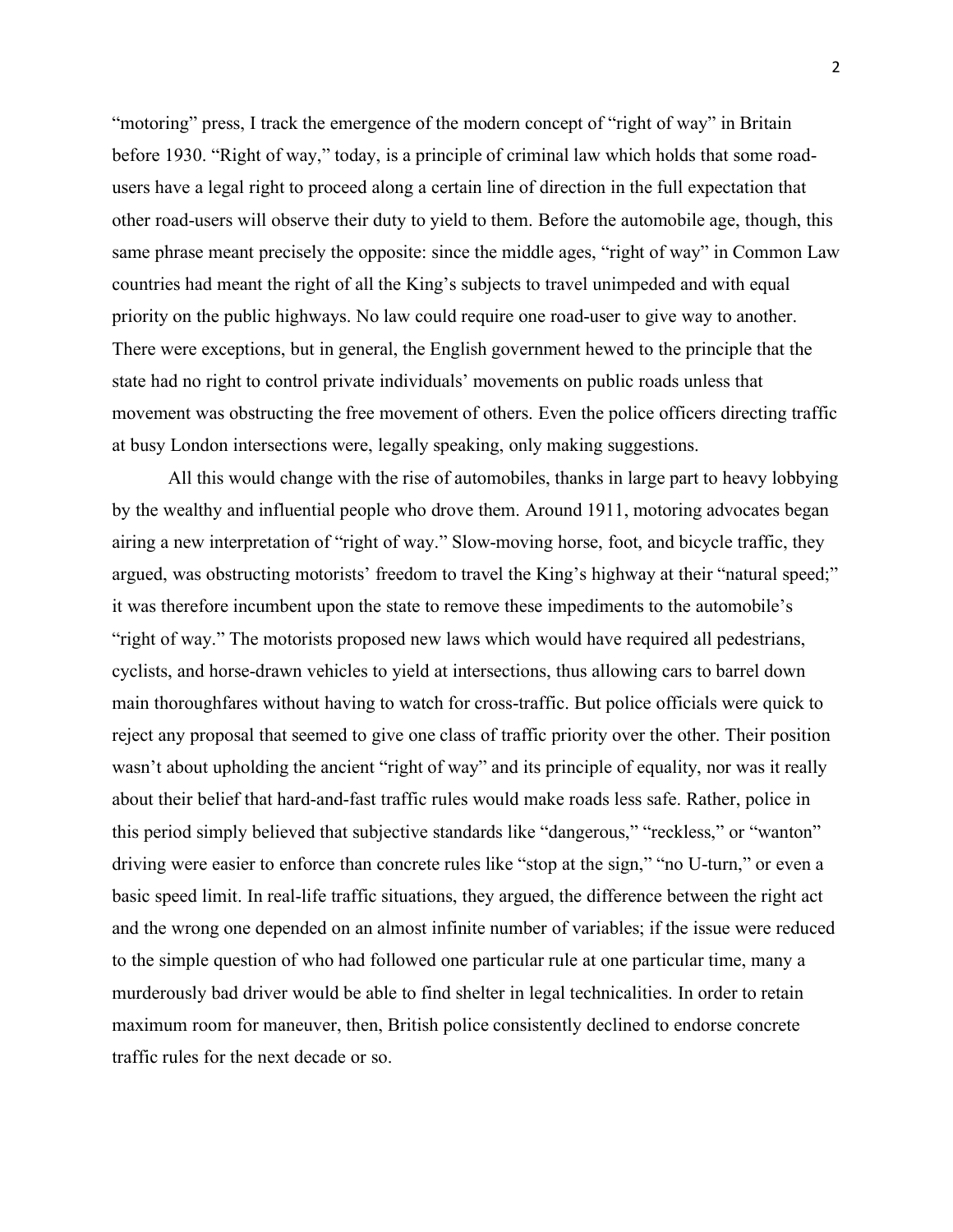This attitude began to change in the mid-1920s. As cars became more and more common, more upper- and upper-middle class people were finding themselves in court on traffic charges. Unable to countenance the idea of convicting so many respectable Britons of a serious criminal offense, and with no lesser charge available to them, judges and juries began to acquit those accused of "dangerous driving" en masse. This charge, which in 1910 had seemed like the easiest one to prove, had by 1930 become the most difficult. Embarrassed by their miserable conviction rate in cases of dangerous and negligent driving, police officials endorsed the creation of a less-serious offense called "failure to observe a roadside signal" in 1930. Section 49 of the Road Traffic Act made ignoring traffic signs, pavement-markings, and police directives – including those requiring cross-traffic to yield at intersections, as motoring advocates had proposed 20 years before – an actionable offense. It was, as far as I can tell, the first statutory expression of the idea that some private drivers had a legal right to move ahead of others.

How then did "right of way," which had been practically inconceivable in 1911, become thinkable by 1930? In this paper, I argue that small, incremental changes in the daily practices of traffic officers all over Britain inadvertently "taught" road-users how to see the road in a new way. The most important of these changes was the introduction of signaling aids like semaphore arms, rotating discs, traffic "wings" and, most successfully, red and green lights. None of these devices was originally intended to replace the traffic officer, but simply to make his directives more visible to drivers. I suggest that as these devices became more common, road-users began to attach the "lawfulness" of traffic instructions to the signaling apparatus itself, rather than to the personal intercession of the policeman operating it. Seeing traffic movement as something impersonal, something that could be regulated by machines, allowed road-users to think of it in terms of pre-existing rights and duties for the first time. Traffic conflicts were no longer so unique and complex that they required the human discretion of a policeman to sort out; rather, they were a simple matter of following rules already inscribed in space, as indicated by inanimate signs and automated signals.

This constituted, I think, a major shift in the way we think about movement and the laws which govern it. Using law to carve up space is, of course, as old as civilization itself, but prescriptive traffic rules like "right lane must turn right" or "no passing" function very differently from those primordial rules humans have always used to enforce boundaries. Boundary lines serve to separate my territory from yours, and our respective territories from